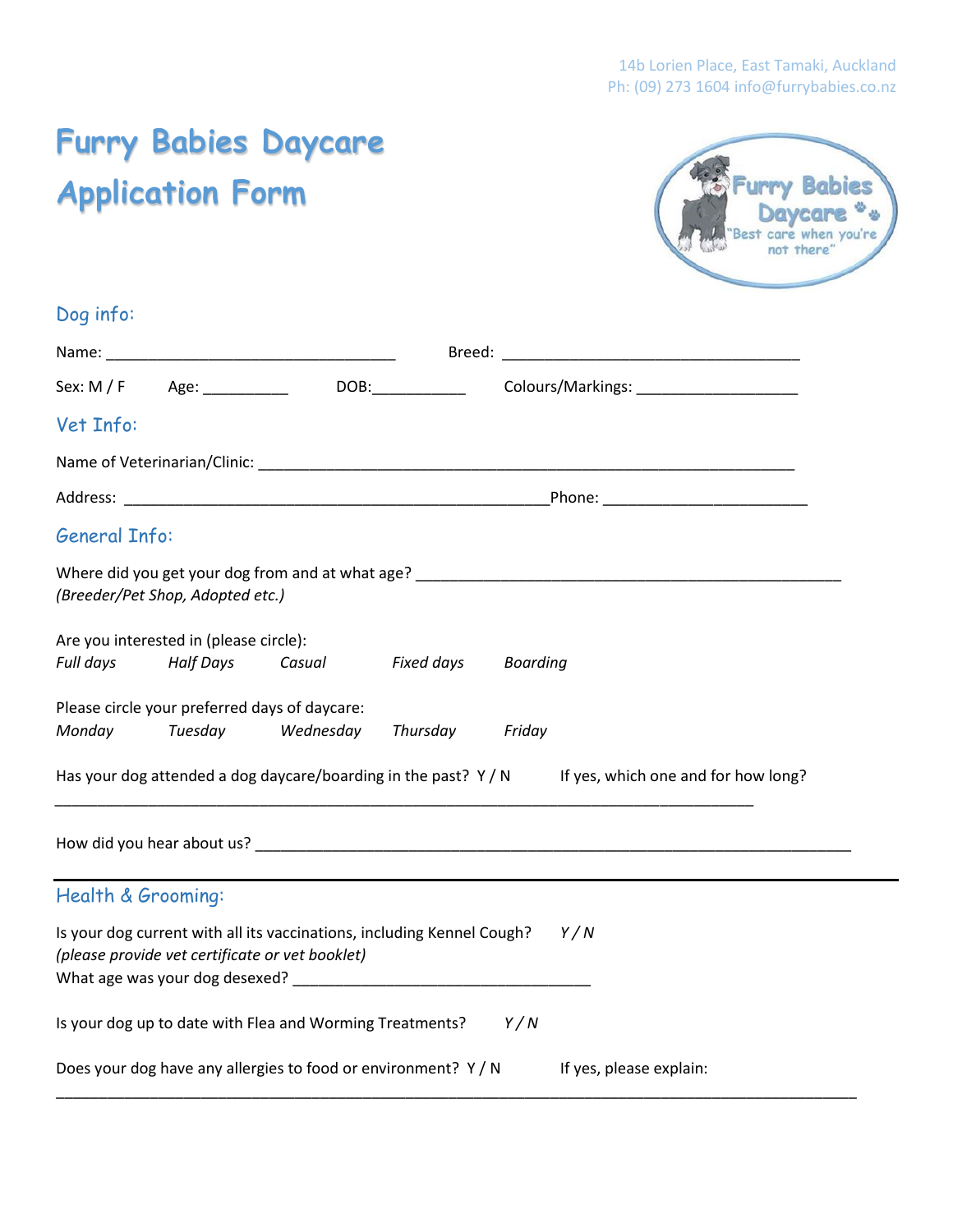Is your dog on any Medications? Y / N If yes, please explain:

| Are there any health/medical conditions that we should know about? $Y/N$<br>If yes, please explain:                            |  |  |  |  |  |  |  |
|--------------------------------------------------------------------------------------------------------------------------------|--|--|--|--|--|--|--|
| Is it ok for us to give your dog treats during the day?<br>Y/N                                                                 |  |  |  |  |  |  |  |
| <b>Behaviour:</b>                                                                                                              |  |  |  |  |  |  |  |
| Is your dog afraid or nervous about certain sounds/objects/people (i.e. children)/other dogs? Y / N<br>If yes, please explain: |  |  |  |  |  |  |  |
| Has your dog ever displayed any form of aggression? I.e. Growling, biting, fighting etc. Y / N<br>If yes, please explain:      |  |  |  |  |  |  |  |
| Has your dog every displayed signs of aggression around food or toys? (not sharing) Y / N<br>If yes, please explain:           |  |  |  |  |  |  |  |
| Where does your dog sleep at home? (Outside, Crate, bedroom, on the bed etc.) ______________________                           |  |  |  |  |  |  |  |
| Does your dog have issues with any of the following (please circle):                                                           |  |  |  |  |  |  |  |
| Mouthiness<br><b>House Training</b><br><b>Barking</b><br>Jumping<br>Other - Please explain                                     |  |  |  |  |  |  |  |
| How much socialisation/contact does your dog get with other dogs (please circle)?<br>Sometimes<br>Hardly any<br>Regularly      |  |  |  |  |  |  |  |
| Has your dog had any professional training? Y / N<br>if yes, please explain:                                                   |  |  |  |  |  |  |  |
| Does your dog know any of the following basic commands (please circle):<br>Sit<br>Stay<br>Heel<br>Down Come                    |  |  |  |  |  |  |  |

Can your dog be off lead and be recalled easily? Y / N

## Vet Records:

Please attach proof that your dog is up to date with all vaccinations including Lepto and Kennel Cough (Letter from your vet or copy of your Vet book)